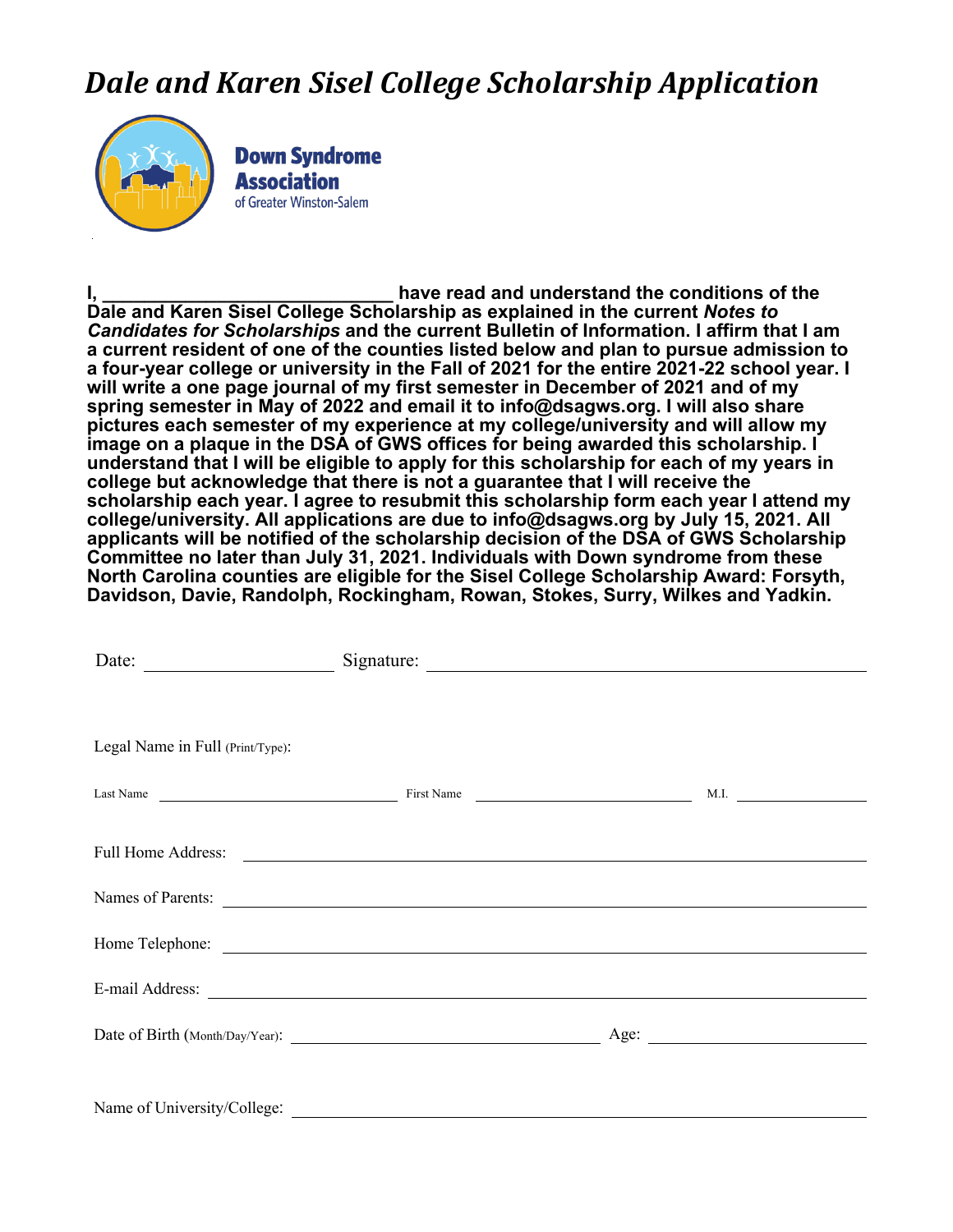|  |  |  |  |  |  |  | 1. List the high school from which you graduated. |
|--|--|--|--|--|--|--|---------------------------------------------------|
|--|--|--|--|--|--|--|---------------------------------------------------|

**2. List high school activities (student government, sports, publications, school-sponsored community service programs, student-faculty committees, arts, music, etc).**

**3. Please list how you have been involved with out DSA of GWS (formerly PDSSN) as a member.**

**4. What makes you so excited about attending a college/university in the Fall of 2021?**

**5. List some of your favorite courses in high school/college.**